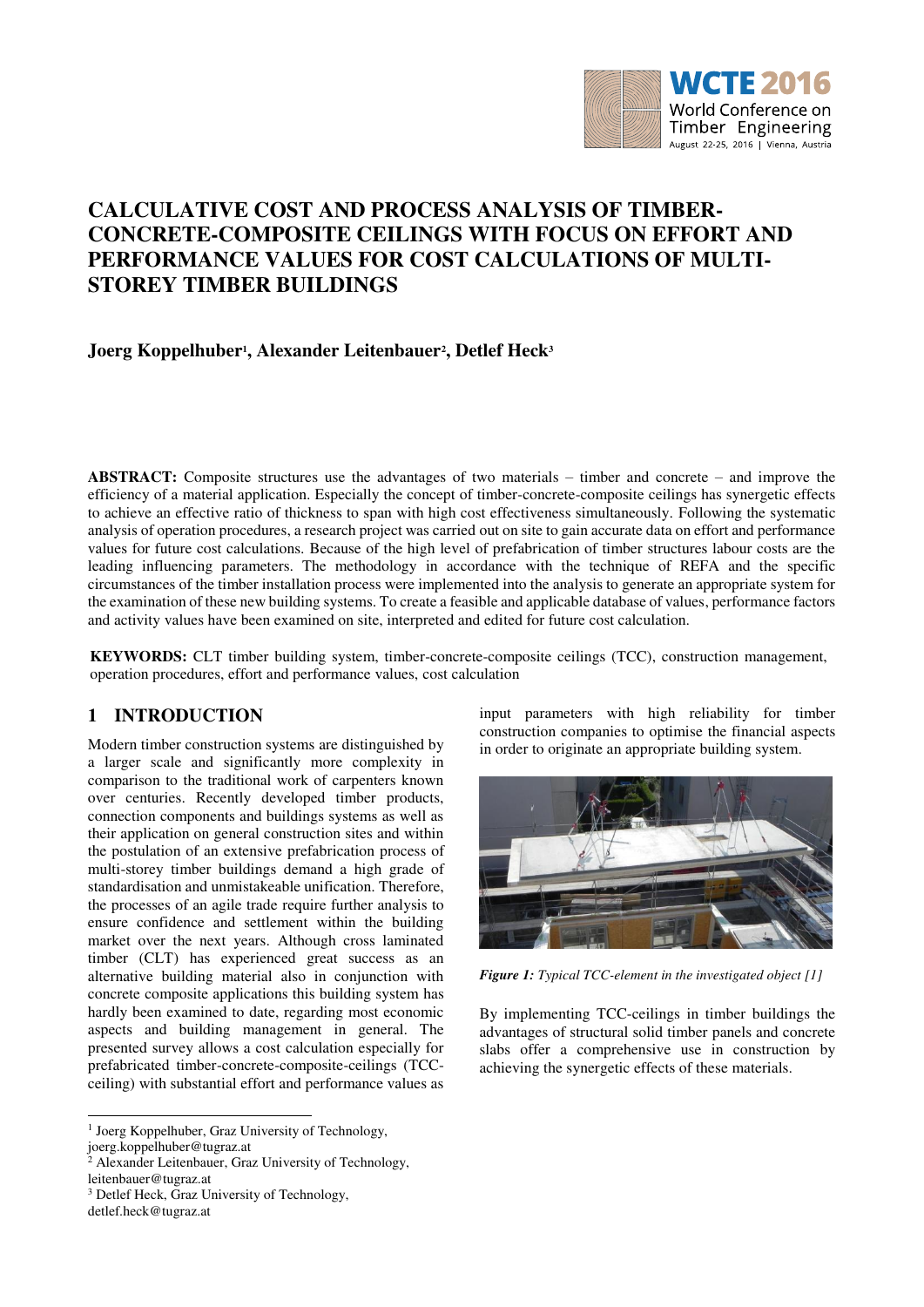# **2 ANALYSIS OF CONSTRUCTION SYSTEM AND SEQUENCES OF TCC-CEILINGS**

The operation processes during the construction of a timber structure include complex procedures and coherent sequences, which need to be identified to achieve financial success. These processes contain an intensive planning phase with a high level of detail in an early planning stage [2].

The absence of verified data and specific literature on cost calculations of timber-concrete-composite applications lead to current evaluations based on in-house knowledge of timber companies resp. main contractors without cross company references and profound evidence [3]. In fact, the impact of differentiating circumstances regarding technical behaviour, production systems and site conditions cannot be considered adequately at the moment. Thus thorough data acquisition on labour costs and machinery expenses on site is of further interest in order to obtain the required input parameters and primary data for suitable cost calculations. Because of the high level of prefabrication possible within the timber construction industry and especially in conjunction with timber-concrete applications in which material costs arise mainly during the factory process, the labour costs are the leading influence parameters in an accurate cost calculation.

### **2.1 INTIAL SITUATION AND PRINCIPLES**

For the construction of a building the contractor has the choice of different construction methods that lead to the same construction outcome, provided that no other method has been predefined by the client. Nevertheless, the methods differ from a technical, economical and organizational point of view [4]. Thus, this research seeks to compare two TCC-ceiling systems with different levels of prefabrication to clarify their potential, to clearly identify the differences and to provide an extensive basis for possible future use. The construction methods of a specific TCC-ceiling using in-situ concrete and alternatively the prefabricated variant were compared in order to determine the effective incurred costs caused by both methods [5]. After considering the determined production costs and numerous other monetary factors that are difficult to assess during the process, as well as the given situation on the construction site and the internal and external conditions one method has come out as the more economical. Over the course of research, the TCCceiling made from in-situ concrete and the TCC-ceiling made from prefabricated components were compared to each other. The actual costs incurred were chosen as the key criterion.

### **2.2 RESEARCH OBJECTIVES**

This research project gives an overview of the results of a study of a specific building project in Vienna, Austria. The Kirchdorfer Fertigteilholding GmbH (Kirchdorfer) based in Wöllersdorf in the state of Lower Austria and Mayr-Melnhof Holz Holding AG (MM) based in Leoben in the state of Styria have formed MMK as a mutual joint

venture with respectively 50% share to prospectively accelerate the market cultivation of their newly developed factory-prefabricated timber-concrete-composite ceiling elements with the product name XC®. This stands for Xlam / concrete; the combination of CLT and concrete in a hybrid ceiling system. This recent development of a new product as well as lack of accessible, comparable references on the issue of timber-concrete composite ceilings calls for such a study to be done. The elements are composed of cross laminated timber (CLT) with a factory-incorporated reinforcement layer and grout topping depending on the static requirements. The fact that the XC-elements have a high level of prefabrication by using CLT in combination with simple notches resp. birth mouths concreted at the factory postulates an adjustment of the distribution of major activities from site to serial production by accompanying operations in order to generate a feasible and applicable data base of values.



*Figure 2: Section of typical XC-element in the investigated object in Vienna [1]*

Within the analysis performance factors and activity values have been examined in detail, interpreted and edited for future cost calculations of prefabricated CLT based on timber-concrete-composite ceiling elements and the required assembly works on site.

An overall calculative cost and process comparison between two building systems allows fundamental output and quintessence for future application. This shows that not only the time for installation is significantly shortened by up to 20 % but also the amount of construction workers involved is lowered by almost 50 % as less trades are involved on site. As the level of prefabrication forms the main constraint in this building system, the number of transports required to site is significantly lower than with all comparable conventional building systems. Consequently, this leads directly to a higher quality performance of the installed elements. Encompassing all influencing factors and assuming appropriate site conditions these factors incorporate outstanding savings by using the recently developed timber-concretecomposite ceiling elements.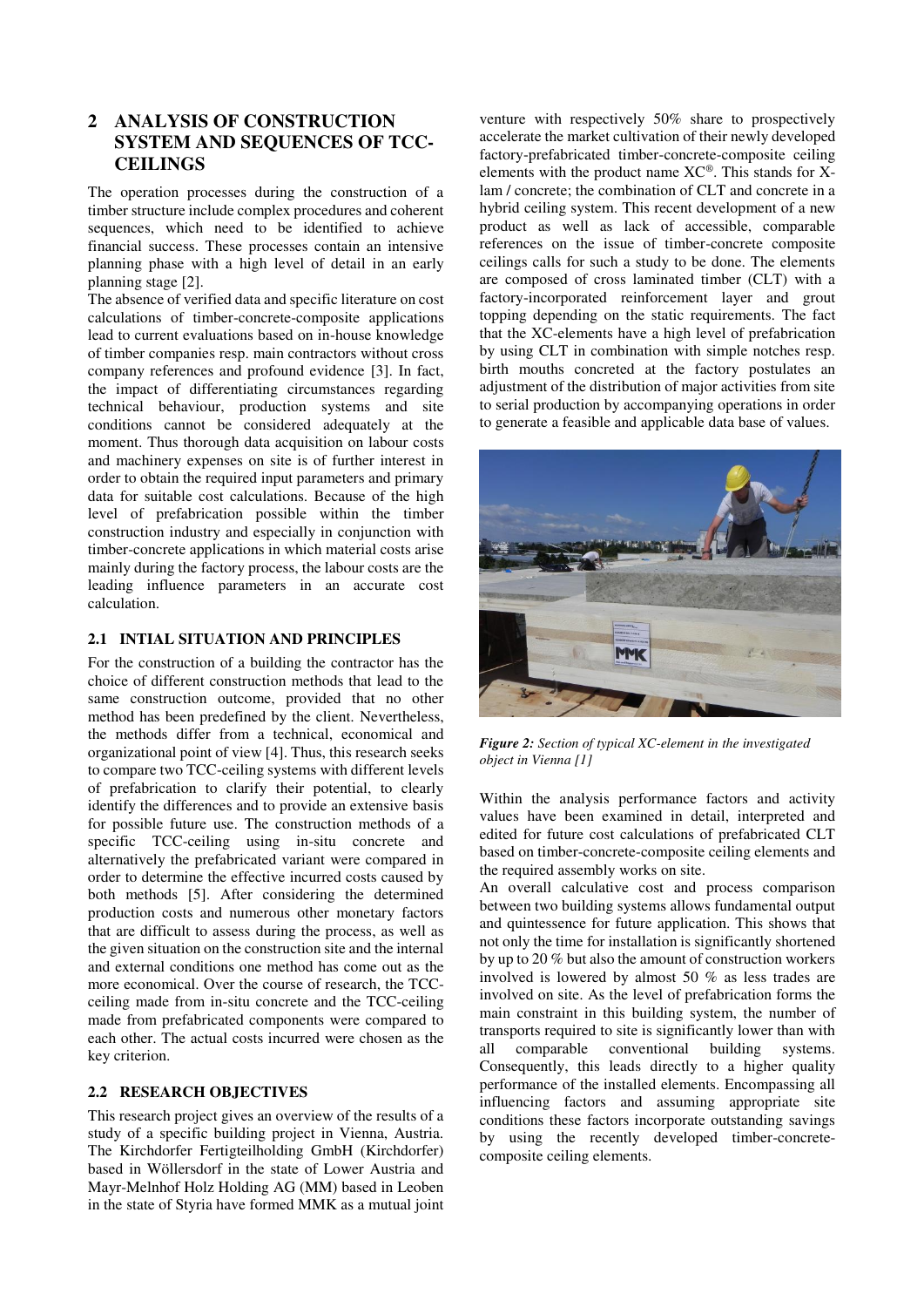#### **2.3 COMPARATIVE OBSERVATION – SYSTEM COMPARISON**

With the help of the analysis of a specific building project in Vienna, which was used as a basis in this investigation, specific and practice-oriented key figures for the production of TCC-ceilings were defined. This specific project used in-situ concrete TCC-ceilings as well as precast ceilings in the form of XC-elements. The calculations of the input data, the so-called effort and performance values, for future projects were determined using the general scientifically accepted REFA-classification [8]. This is done to acquire certified input data for the calculation of similar ceiling systems. Furthermore, a calculative system comparison of both ceiling systems in connection with building time, the involved workforce and their productivity on the construction site was created [6]. The system comparison contained the amount of transports to the construction site, the final cost of producing both variants and possible interruptions and delays as well. In future a comparison of costs of both systems with varying levels of prefabrication will indicate the possibilities as well as potential savings in an optimised building process always referring to the analysed building project [6]. Apart from that the chances of reducing accruing and expected costs in future will convey. Due to the elimination of reinforcement and concreting works using the XC-prefabricated component will result in a substantial decrease in construction time needed for the construction of the ceiling. The reduction incurring and expected costs as well as the construction time are substantial arguments for the adoption of such elements. Hence, the XC-element offers an economic and competitive ceiling solution that contributes to entrenching timber as a building material in the hybrid construction industry market again.

# **3 DATA COLLECTION ON SITE**

Following the systematic analysis of operation procedures and work flow analyses of general construction works, a widespread research project was carried out in 2015 for a typical multi-storey timber housing complex. This was done to gain accurate data on effort and performance values for future cost calculations of similar installation works. The examined timber building was realised in 2015 in a suburban typical living district in Vienna, the capital of Austria.



*Figure 3: Architectural image of the investigated object in Vienna, Paulasgasse [7]*

The monitoring process took place during the main construction phase on 8 days in total lasting from Mai until July 2015. The observation on site was carried out by one observer [1].

#### **3.1 PRINCIPLES OF INVESTIGATED PROJECT**

Within the building complex 4 apartment blocks were realised next to each other. All 4 buildings consisted of three levels with an additional loft level on top of the buildings. All 4 buildings were completely made out of timber with timber frame elements for the walls and solid timber elements for the ceilings. The staircases as well as the underground car park was done in concrete.

The investigated object provides three levels of timber ceilings above ground. In 3 out of the 4 buildings, particularly in block 2, 3 and 4, the ceilings were made with CLT and in-situ casted concrete. In block 1 the option of a XC-element was used. Within this research only specific ceiling elements were investigated into depth. The layout of the building as well as the investigated areas are shown in figure 3.



*Figure 4: Set out plan with areas for comparison in the investigated object in Vienna, Paulasgasse [1]*

The connections between the ceiling elements and the ceiling and wall elements -- all timber to timber connections -- could be achieved with standardised special accredited timber screws. Within the investigated areas 870 m² of CLT with approx. 6,600 special timber screws and 5,500 special perforated nails guarantee stability.

| used material                    | in-situ casted CLT-elements              |
|----------------------------------|------------------------------------------|
| CLT (area of ceiling elements)   | $437 \,\mathrm{m}^2 / 61 \,\mathrm{m}^3$ |
| CLT (gross area)                 | $465 \,\mathrm{m}^2 / 65 \,\mathrm{m}^3$ |
| Special timber srews             | $\sim$ 3,500 pcs                         |
| nails (connection board)         | $\sim 5.500$ pcs                         |
| Special screws for reincorcement | $\sim$ 1.100 pcs                         |
| reinforcement AQS 60             | 2,30 to                                  |
| concrete C25/30, d=8cm           | 38.5 m <sup>3</sup>                      |
| Filling with grit                |                                          |
| used material                    | <b>XC-elements</b>                       |
| CLT (area of ceiling elements)   | $383 \,\mathrm{m}^2$ / 54 $\mathrm{m}^3$ |
| CLT (gross area)                 | $405 \,\mathrm{m}^2$ / 57 $\mathrm{m}^3$ |
| Special timber srews             | $\sim$ 3,100 pcs                         |
| nails (connection board)         |                                          |
| Special screws for reincorcement |                                          |
| reinforcement AQS 60             | 1.45 <sub>to</sub>                       |
| concrete C25/30, d=8cm           | 24.1 m <sup>3</sup>                      |
| Filling with arit                | 1 1 2 +                                  |

*Figure 5: List of materials used in the investigated object in Vienna [1]*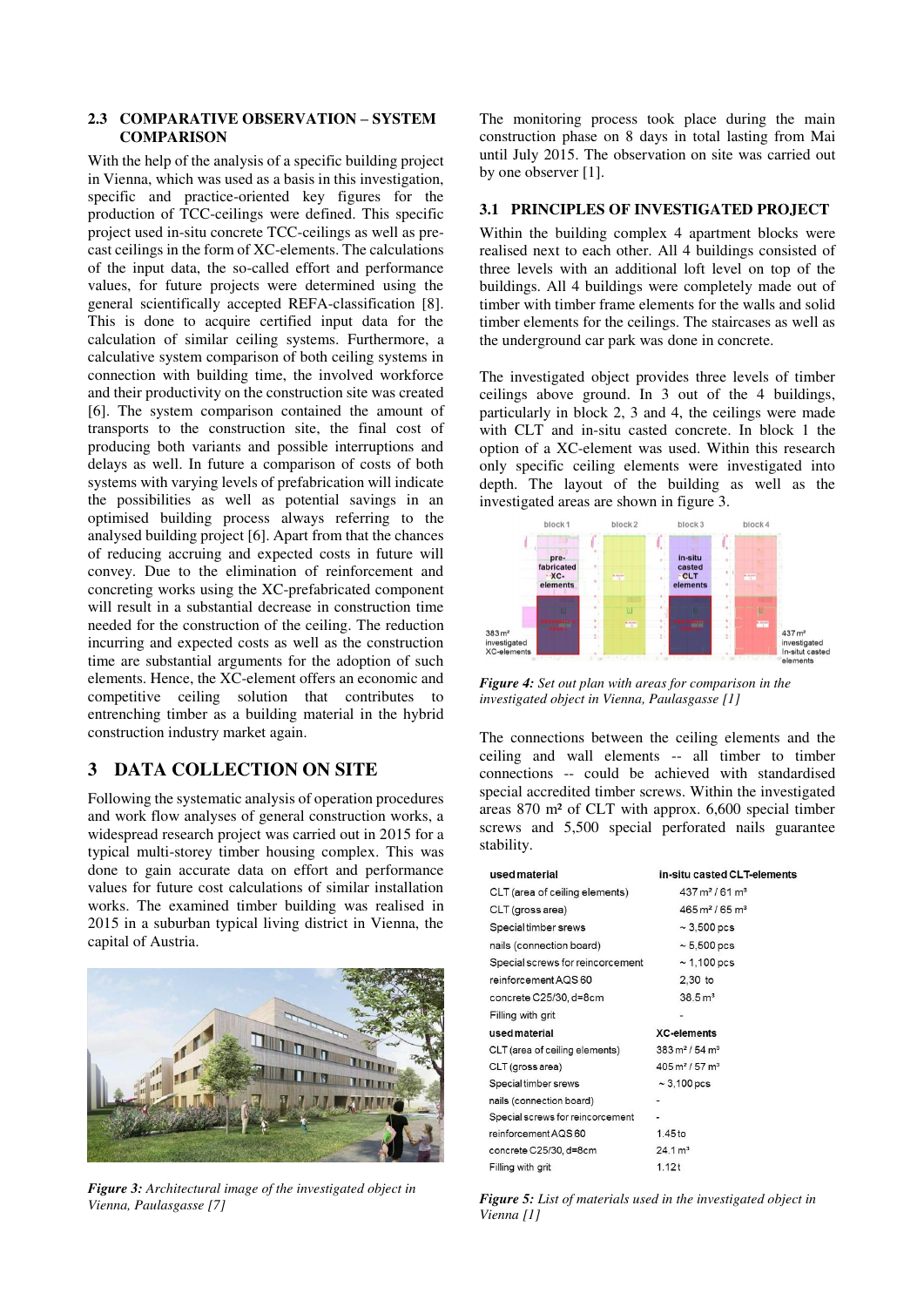#### **3.2 AIM AND METHODOLOGY**

The collection of appropriate data for future cost calculations as well as arguments for this system in the decision phase for architects and clients is a necessity before a new product can be placed on the market. The adapted methodology used for this analysis follows the technique according to REFA [8, 9] which is widely used for conventional building systems such as brick and concrete. Specific circumstances and characteristics of the timber installation process referring to the unique particular characteristics were implemented consequently into the analysis to generate an appropriate system for the examination of this new building system.

Therefore a system was implemented, which had already been used on similar timber projects, using the evaluation methodology to create effort and performance values using an adapted methodology of REFA which was reapplied in the investigation of this object [8, 10]. This included data worksheets as hardcopy issues for manual data collection on site. Before the construction started on site these recording sheets listed both building systems in detail by differentiating between the expected operating processes and the daily construction progress, separated for each worker on site on each day [9, 10]. By using this methodology it can be assured that suitable effort and performance values are generated through the analysis of all influencing factors by including all site parameters that accompany the works on site.

#### **3.3 DATA RECORDING**

Following the methodology of REFA, especially the multi-moment-recording-system with a five-minute observation interval formed the data survey for this building. Thus the acquisition on each day with eight working hours results in 102 control samples per worker. Therefore 510 records per day resp. 2.550 values during the installation were generated for the working crew consisting of five workers incl. foreman [1].

# **4 EVALUATION OF COLLECTED DATA**

In the analysed building two TCC-ceiling systems were inspected. One was made from in-situ concrete poured on a prefabricated CLT-ceiling and the other was a completely prefabricated XC-element including timber and concrete. To assist the calculation of future projects the required input data and the effort and performance values were determined. This was done to acquire verified and comprehensible input data for the calculation of similar ceiling systems in future projects and to receive comparable data for existing systems. Furthermore, a calculative process comparison for both ceiling systems, concerning the building time, the workers involved and their productivity on-site as well as the amount of transports to the construction site and the final expected costs was conducted.

An extensive evaluation of the generated information after the data collection on site and an elaborately analysis using a proven scientific methodology ensures accurate

values for future calculations. The aim was to gain realistic insight on actual effort and performance values following the executed work in a timber building [1].

#### **4.1 ANALYSIS OF THE STUDY**

The analysis of the progress on site followed two major courses: the evaluation on the first level included the time types required for work. The evaluation on the second level assesses the work following the activities carried out and the interruptions that occurred on site [1]. When using the first level within an application the analysis differentiated into the types of times and splits them into basic time, additional time and recreation time. These three types can also be combined into a proportion of the total time. Times which were not identifiable for the observer are not included in these percentages.



*Figure 6: Breakdown of types of times for all workers on all working days (upper graph). Allotment of all working days into activity and interruptions (lower graph) [1]*

The analysis of the ceilings considers results in subdivided activities and discontinuities based on the REFA-system, by splitting the collected data into occupation, interruptions and not identifiable tasks which can be seen in figure 6. Furthermore, the category occupation is split into main activities, ancillary activities and additional activities. All interruptions are classified as influences due to workflow, dysfunction, recreation and personal needs. The unidentifiable activities for the observer are included in this evaluation as well. The upper diagram showing the values for the in-situ concrete casting on the CLT-ceiling states that within the observed working days 86 % of the working time includes main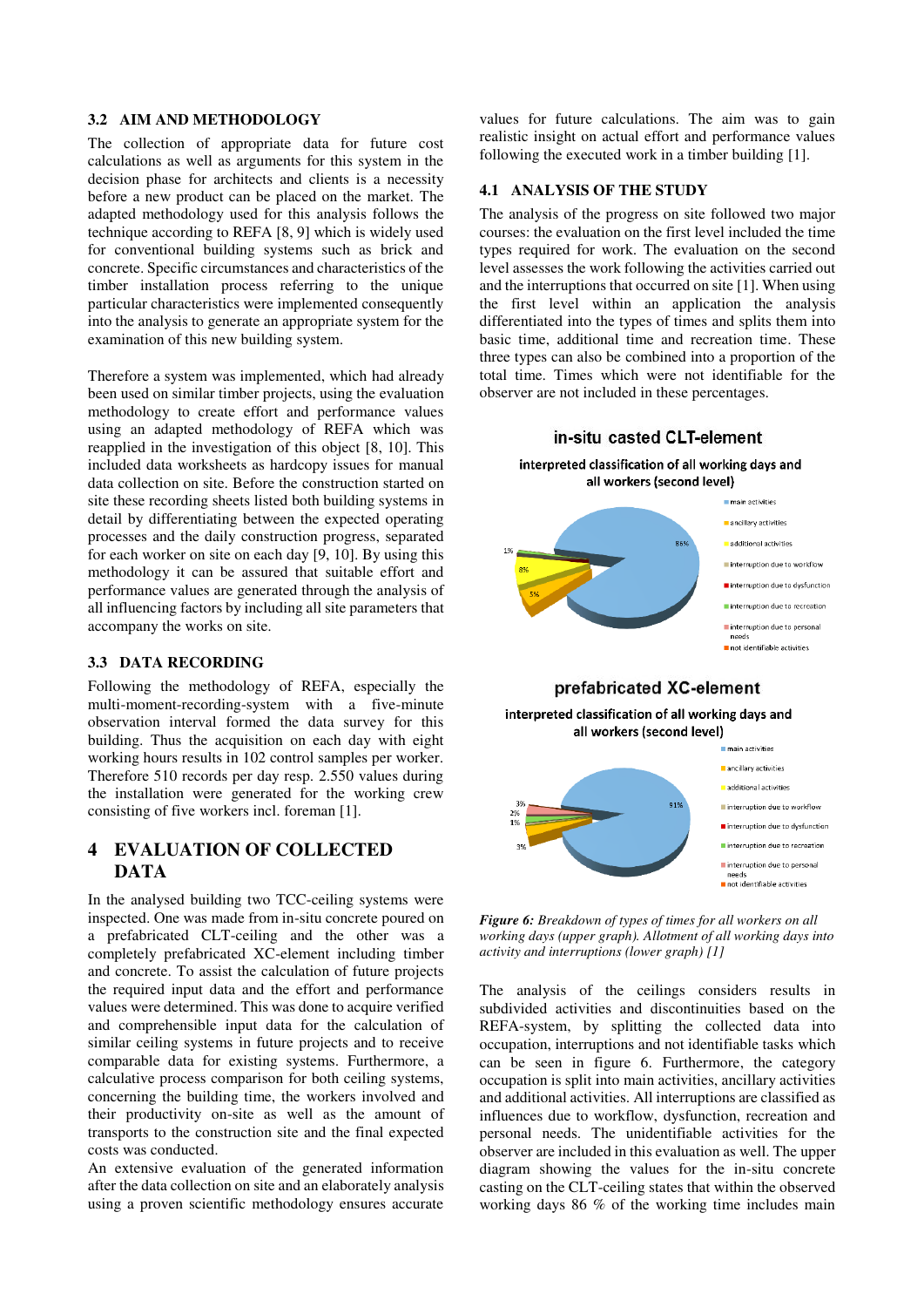activities, whereas 5 % can be classified as ancillary activities and 9 % formed interruption time of all workers observed, which indicates a high productivity. Following specific literature, a classification into good, medium and bad working behaviour states that all working days investigated reached the level good. Well organised circumstances on site and highly motivated labourers can be assumed.

The lower diagram of figure 6 states that within the observed working days of the installation of the XC element 91 % of the occurred working time includes main activities, whereas only 3 % can be classified as ancillary activities and only 6 % formed interruption time including the performance of all workers. This implies very high productivity. Once again following specific literature a classification into good, medium and bad working behaviour contains the level good for all working days. This classification assumes perfectly organized circumstances on site and highly motivated labourers.

The figure following only the evaluation on the second level elucidates that the percentage of main activities is even higher for prefabricated XC-elements than for elements using in-situ concrete. The prefabricated TCCelements having more ancillary and complementary activities consequentially due to low level of prefabrication. This is based on the fact of the investigated floor areas shown in figure 4.

(Notice: To ensure comparability the term 'interpreted' does not contain determined times for occurrences like rain or CLT-cuttings.)

### **4.2 RESULTS – OBSERVED BUILDING TIME**

The analysis of the building process tracked the required activities for cross laminated timber assembly, subsequent work, reinforcement works and concrete works for the insitu concrete as well as prefab assembly and joint fill for the XC-element. Hence the construction sequence for this building can be split into the following areas for both applications:

Variant in-situ concreting:

Installation of CLT-elements, finishing works, reinforcement works, casting concrete

Variant XC-element:

Installation of prefabricated element, filling gaps with grit.



*Figure 7: Comparison of building times for both variants – number of working time required for different activities (upper graph), summation of working time required (lower graph) [1]* 

Following figure 7 the total construction time of the insitu concrete variant observed was 39 h and 12 min, that corresponds to 39.18 h for 437 m² in-situ casted CLT decking. In comparison to that the XC-prefabricated component investigated only took 22 h and 17 min, which corresponds to 22.28 h in construction time for 383 m² of prefabricated ceiling. The figure shows that the total construction time is reduced by 43 % when XCcomponents are used in comparison to the in-situ concrete variant. Within this range all values are based on the compared floor areas as shown in figure 4.

#### **4.3 RESULTS – OBSERVED WORKFORCE**

During the installation of the prefabricated variant 5 workers were involved in the building process whereas 4 ancillary workers undertook the finishing works. Additionally, 2 workers were required in this case for filling in the gaps with grit which makes a total of 11 workers involved. In the case of the in-situ casted CLT-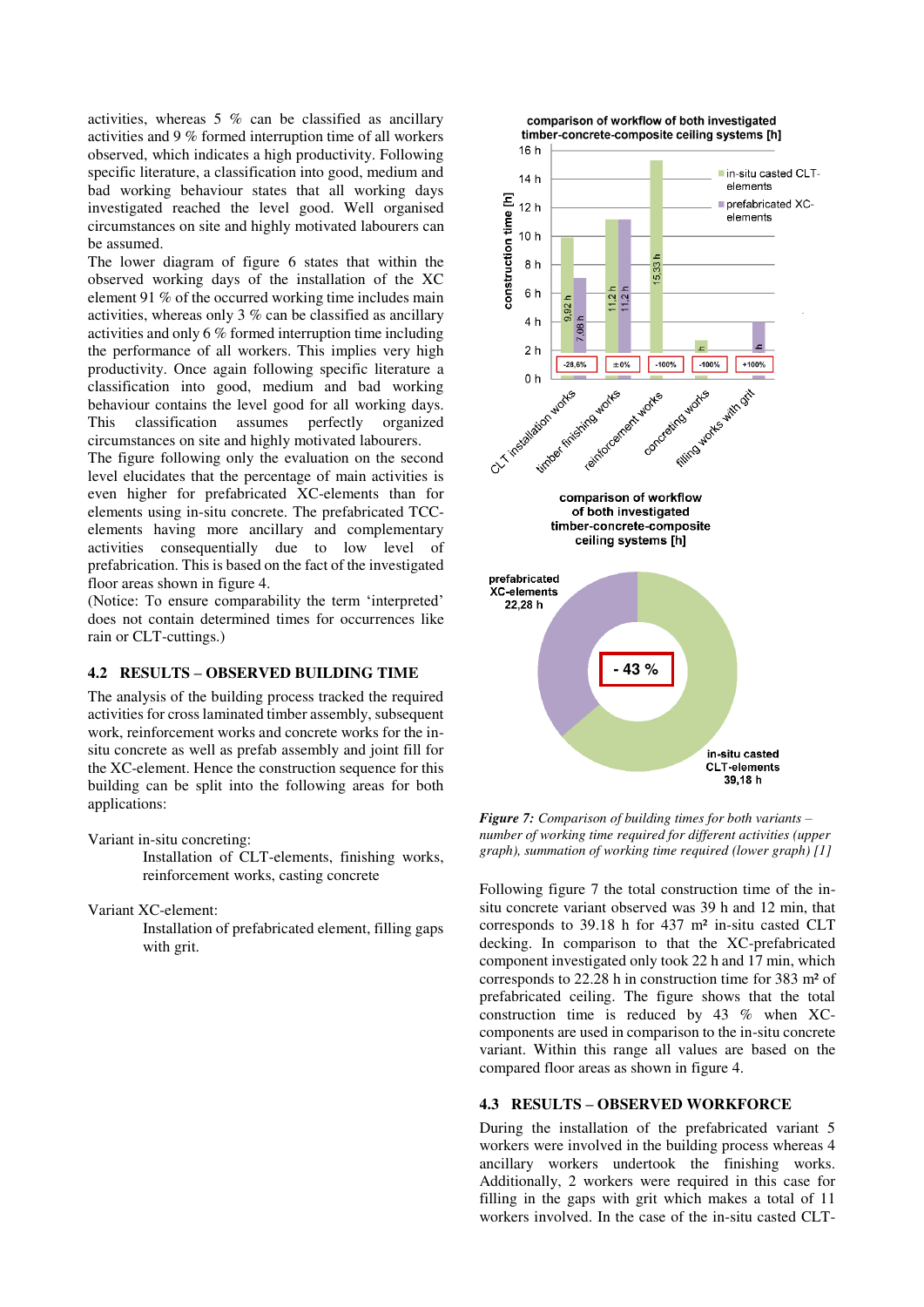ceiling 5 workers were involved in the installation of the prefabricated elements, 3 additional workers have installed the reinforcement and 7 workers were required for pouring the concrete inside the building. This makes a total of 19 workers for variant.



*Figure 8: Comparison of workforce involved – number of workers required for different activities (upper graph), summation of all workers required (lower graph) [1]* 

Figure 8 shows that 19 workers were needed in total to produce the TCC-ceiling using in-situ concrete for CLTassembly including all necessary edge and subsequent work as well as reinforcement and concrete works. It also states the number of workers required for each single task. For the construction of the TCC-ceiling using the prefabricated XC-components 11 workers were needed including all necessary edge and subsequent works.

The comparison correlates to a factor of 1.7 to 1 of involved personnel.

Thus, the amount of workers and the total required working hours when using the XC-variant were reduced by 42 when based on numbers of workers resp. 44 % when adapted from wage hours.

#### **4.4 RESULTS – OBSERVED TRANSPORTS**

The analysis of the number of transports required is based on a loading capacity of 45 m<sup>3</sup> for CLT-elements and 8 m<sup>3</sup> for a concrete mixer.

For the in-situ casted CLT-ceilings 5 trucks were required for the concrete, 2 trucks for transporting the CLT and 1 for the reinforcement. This gives a total number of 8 trucks for transporting the required material for 437 m² insitu casted CLT-deckings on site.

In comparison to 4 trucks that were necessary for the transport of the 383 m² prefabricated elements from the factory on site as the loading capacity is lower and selfweight of the element is much higher. Additionally, 1 truck was required for the transport of the filling grit.

#### in-situ casted CLT-element



*Figure 9: Comparison of required transports – number of trucks required for different materials for in-situ variant (upper graph), number of trucks required for prefabricated system (lower graph) (1]* 

The analysis of the amount of transports to the construction site required to produce both ceiling systems showed that the total number of transport vehicles is determined by a ratio of 1.6 to 1 as shown in figure 9. Therefore, the XC-variant leads to a reduction of the number of transports to and from the construction site of around 37.5%. Due to the low comparative area and the missing filling capacity of some trucks involved a reduction of transports of some 25 % can be assumed.

#### **4.5 RESULTS – EFFORT AND PERFORMANCE VALUES**

Based on the evaluation following the assessment the effort and performance values could be calculated subsequently for the installation of both ceiling systems. The generation of effort and performance values for the installation of ceiling elements was undertaken for every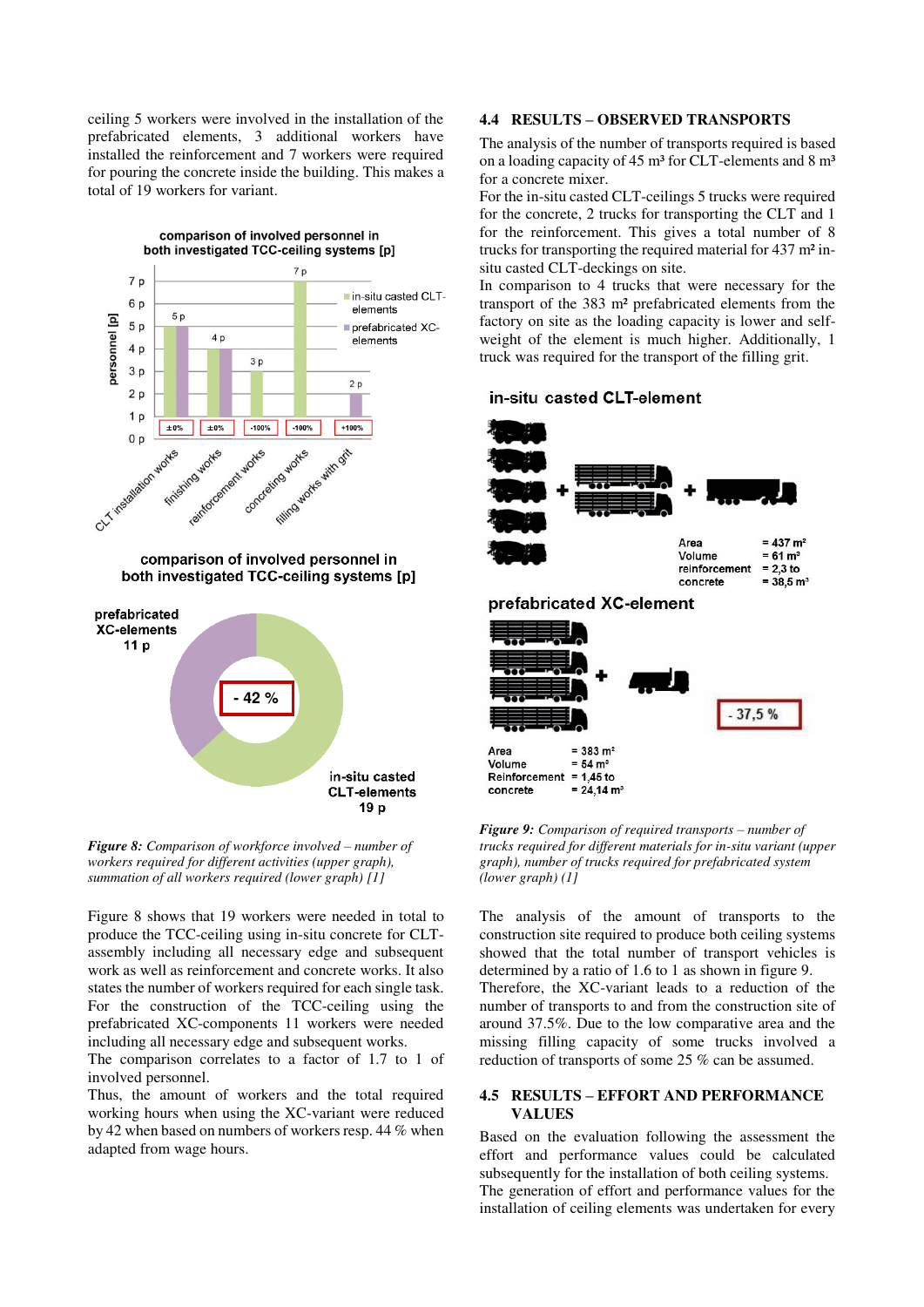single element in a first step to be summed up to an average value contributing all investigated decking elements. However first a single value was generated for every activity required on one element. This includes the fixing of lifting accessories, lifting and positioning, removal of the lifting accessories, final placement, connection between timber to timber and timber to concrete resp. decking to decking and decking to wall underneath, the inclusion of sealing strips, the attachment of the supporting structure as well as all works required within reinforcement and casting the concrete.

The graphs show the investigated values required for the installation of both systems. These effort and performance values were adjusted as mentioned under 4.1 subsequently for the occurrences of rain and CLT cuttings.



*Figure 10: Total EPVgross interpreted – EPV for different ceilings and on average of the in-situ variant (upper graph), and prefabricated XC-variant (lower graph) [1]*



*Figure 11: Comparison of EPV – EPV for different tasks included in the in-situ variant (upper graph), total EPV for the installation of the systems (lower graph) [1]*

Following the analysis an effort and performance value  $EPV<sub>gross</sub>$  interpreted was determined for the in-situ concrete variant with a mean of 0.35 h/m² as shown in figure 11. Whereas the XC-variant's value is merely  $0.24$  h/m<sup>2</sup> and corresponds to a difference of 0.1 h/m² as shown in figure 10.

Hence, the total expense values of TCC-ceilings can be seen as 30% lower than the values for in-situ concrete.

These values can be taken into account in a future cost calculation by including all constraints that other building projects show and by assuming a similar workforce and level of prefabrication. However it is always required to prove and verify this data before applying these figures in a costing system.

## **5 SUMMARY AND OUTLOOK**

Although cross laminated timber experienced great success as an alternative building material during the last few years it was hardly examined up to now regarding the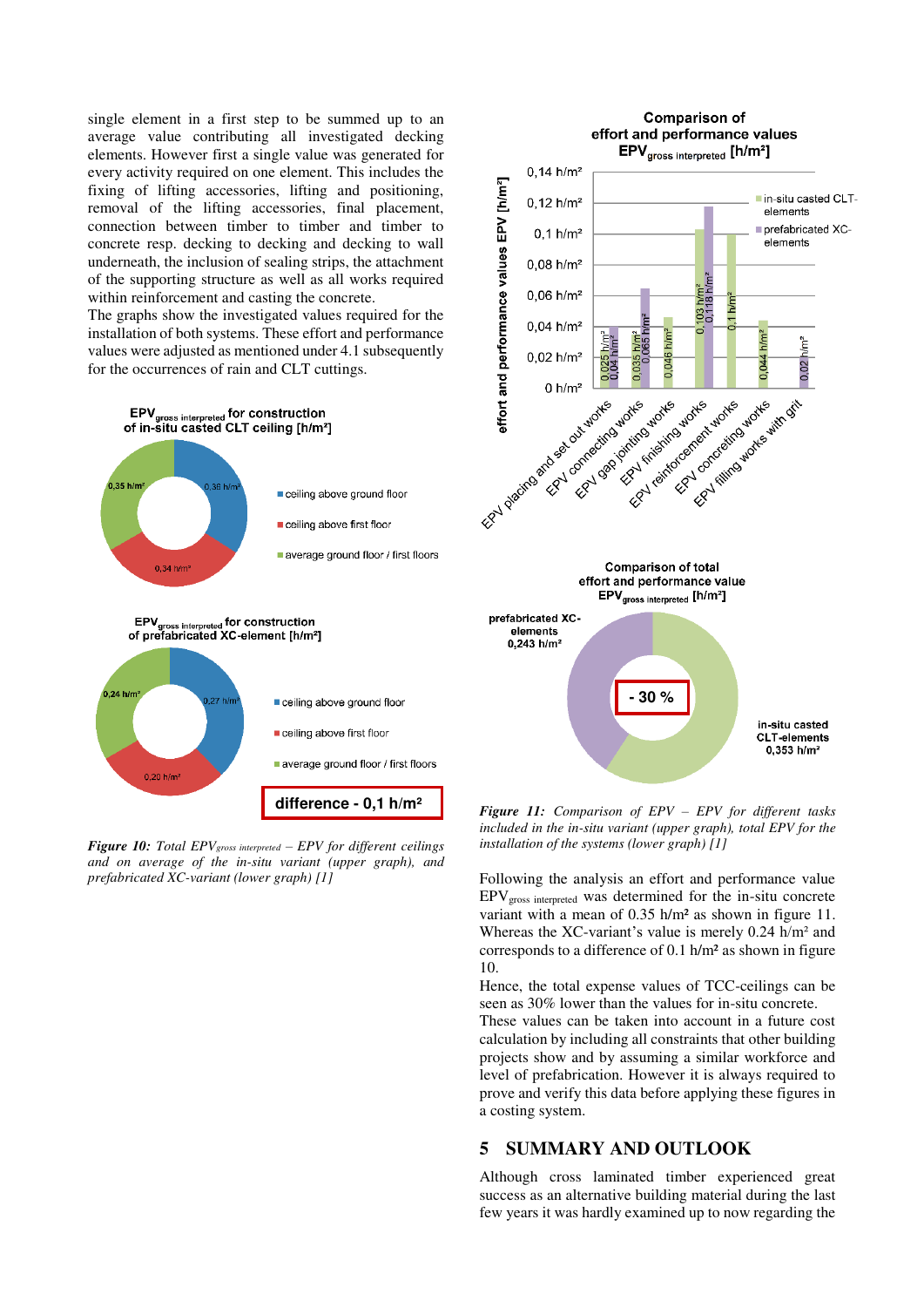economic aspects especially referring to cost evaluations. Additionally the application with prefabricated concretecomposite panels does not show accurate data and was not investigated to date to actually prove the system's input data for an appropriate cost calculation which decides on the success of the recently developed building system.

Interviews with experts as part of an investigation in 2014 [11] show that the application of prefabricated TCCceilings can be seen as a great opportunity for the construction industry. The modular design, the high level of prefabrication and the constructional simple execution are impressive arguments for the increased use of these ceiling systems.

The survey on site contributes another module in the lack of knowledge on economic aspects to optimise the construction management within the construction process of large scale timber buildings in conjunction with conventional building materials. Therefore, the determination of effort and performance values as the most substantial input parameters within a cost calculation in construction as well as the arguments for reducing the building time, workers involved and transports required advances the improvement of multistorey timber buildings by an accurate evaluation of critical financial aspects in order to generate an appropriate and cost-effective building system.

#### **5.1 KEY MESSAGE FOR FUTURE USE**

Derived from the study of the specific building project for future use of TCC-ceilings in combination with CLT the following key messages can be drawn:

Both variants take about the same time to produce and assemble, despite structural and prefabrication divergence.

The advantages of the XC-variant in comparison to the insitu concrete-variant are clearly the lower construction time, which takes about one third less time to produce the raw ceiling.

Further advantages are the amount of workers needed is about one third lower, the reduction of wage hours on site of around one third as well, a significantly lower expense value for the production of the prefabricated raw ceilings on site and decreased local traffic inconvenience though fewer transports.



*Figure 12: Finished building – investigated object in Vienna, Paulasgasse [1]*

The expected higher production cost of the XC-variant compared to the in-situ concrete-variant are compensated by the aforementioned advantages as well as the reduction of building time and interfaces.

#### **5.2 POTENTIALS OF PREFABRICATED TCC-CEILINGS**

A crucial advantage of prefabricated components is the low space requirement on site. The elements are usually delivered just in time, placed directly from the trailer to its final destination using a crane and assembled quickly. On site the connections are formed and the joints are closed. In contrast to the in-situ concrete variant, the prefabricated TCC-elements require no assembly or storage area for formwork elements, reinforcement steel, concrete mixer or concrete pump on site. The biggest advantage compared to other building methods, like the production of TCC-ceilings with in-situ concrete for example, is the noticeably shorter construction period. Concrete as a building material requires a sufficient and standard drying time after pouring before continuing with further extension works. Ceilings made with prefabricated components do not require reinforcements before applying the concrete. Therefore, the XC-variant, which is classified as a dry building method, has a substantial economic advantage due to shorter assembly times during the shell construction phase. Because of this costs for wages relating to uncertainties due to weather and the like can be significantly reduced. Compared to ordinary construction methods like the common reinforcedconcrete method, timber engineering requires less staff for planking, reinforcing and concreting. The production of prefabricated TCC-ceilings on site rather has the character of an assembly operation than classic crafting techniques, which bears more potential for the ceiling system. Although, the system requires trained technicians and workforce, they can be provided on the part of classic mineral concrete construction as well as constructional steelwork. Crew sizes between five and eight fitters are enough for most construction sites to implement such construction systems.

The low amount of craftsmen needed for the XC-element compared to the in-situ concrete ceiling nevertheless has potential that has not been recognised sufficiently to date. Due to the high prefabrication depth of the initial product XC® with fewer layers in the overall design, more and more complex building projects will result in solution approaches that are uncomplicated and carried out in a timely manner. These will not only focus on the shell construction but also on the building technology aspect of facilities. The smaller number of those involved will contribute to the reduction of lost effects due to faulty and insufficient coordination and communication with one another. An important step for improvement and optimisation may involve increasing the level of prefabrication, whereby the XC-element displays high performance ability.